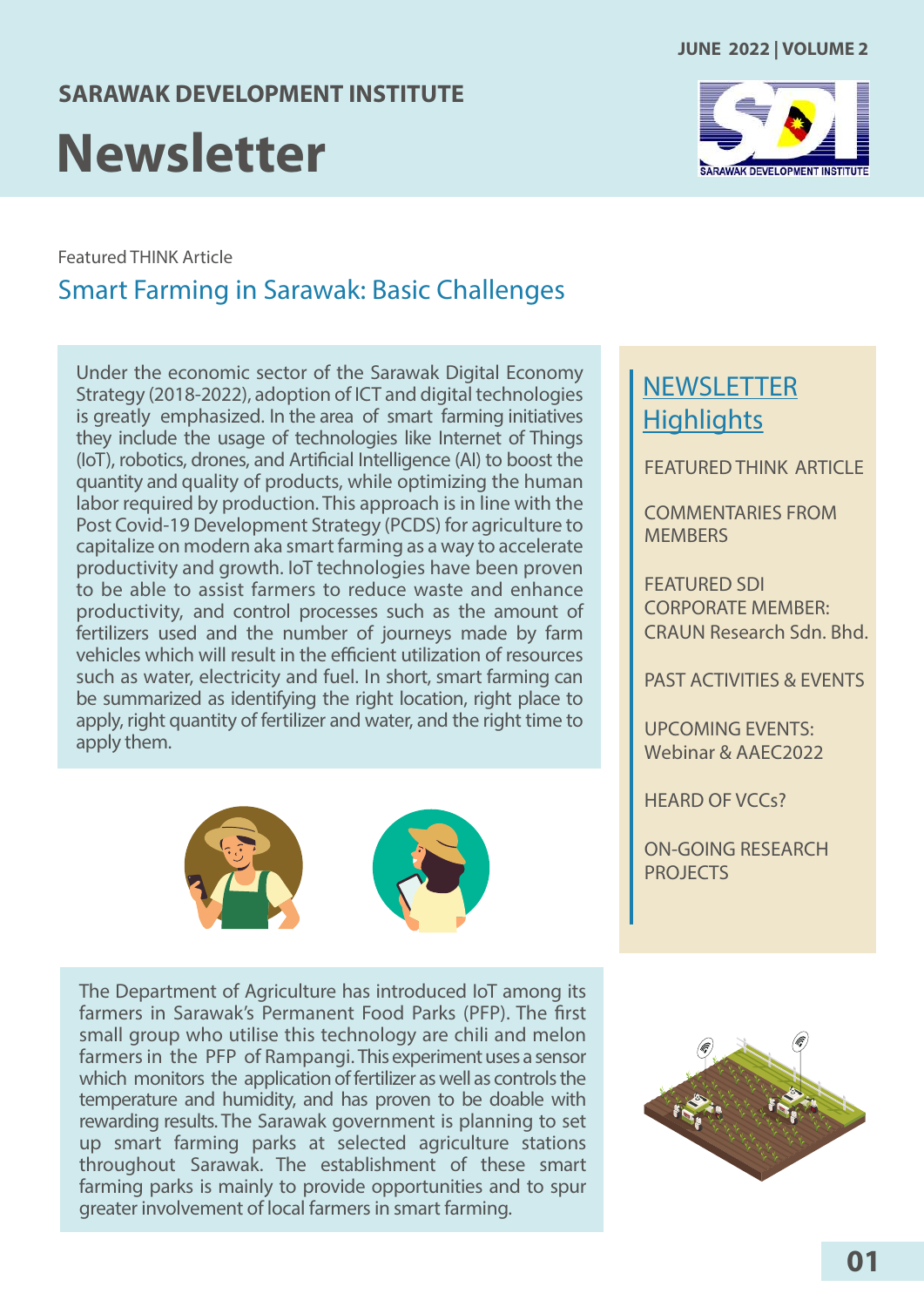<span id="page-1-0"></span>Though there are some success stories, the real challenge, however, is how to spur interest and attract takers, especially the younger generation to embrace smart farming. Can the existing farmers who are from the rural area be swayed to take up smart farming? It can be a costly project to start with for a regular farmer or even for interested young people. According to one smart farming operator, the cost for the sensors and equipment alone is between RM10,000 – RM15,000 for a 0.4 hectare plot. Smart farming in Sarawak is still at its early stages which includes sensor applications for farming plots and using drone technology for planning, monitoring and mapping in agricultural areas. Proper and effective quidance is very much needed from the experts during the initial stage. The other issues are digital network performance and bandwidth speed that could hamper the interest of participation. Since many agro-sensors/gateways depend on cloud services for data transmission/storage, cloud based computing also needs a stronger network. Being connected only is not enough.

If farmers or the younger generation are willing to venture into smart farming, what kind of support and assistance are needed to sustain their active involvement from zero to the production and marketing stage? As smart farming requires new technology and new ways to operate, technological jargons and new techniques must be at least understood by the farmers if they want to progress and benefit from this transformation in farming. Funding should not be an issue as some agencies have already introduced programmes for farmers to venture into smart farming. For example, Agropreneur Muda Programme (PAM), Agrobank has funded 1,159 young agropreneurs in 2020. Some of the agropreneurs have already adopted a modern farming approach.

Potential and aspiring agropreneurs are certainly out there, wanting to be given the opportunity, to be provided with initial support and the right ecosystem, and be guided and trained for the vast opportunities in smart farming.

*This article was published on the SDI website on 23 November 2021. To read other THINK articles, click on the logo.*

## Commentaries from SDI Members *II*

#### **Dr. Humrawali Khan Mr. Jiram Sidu**

*Smart sensors are used in the collection of real time information on animals and their environment. However, these smart sensors may not be able to detect these information when thousands of animals are kept together as in commercial poultry and pig production.*

*Smart farming is only practical in a farming system where fundamentals of animal husbandry are in place. In Sarawak context, with some exceptions, poultry and pig farms have achieved satisfactory animal husbandry standard. However, this is not the case for the ruminant sector. So for cattle and goat farming, because of the low husbandry standard as well the very small scale of operation, smart farming may not be appropriate yet.*

*Under smart farming approach, where the farming environment will be under control through IoT, and thus, less susceptible to pest and disease attacks, farm productivity will be greatly boosted, while product quality can be assured to meet the market demands.* 

*Most importantly, through smart farming approach, farming will become more attractive to our youth, especially, for those with entrepreneurial skills, albeit, the initial capital outlay to set up the system may be high. With proven technologies and sustainable farming models, the current attitude of our youth, who consider farming as low-paying and dreadful jobs, will soon change and they will realize that smart farming can be as interesting and lucrative as any other enterprises that one can venture into.*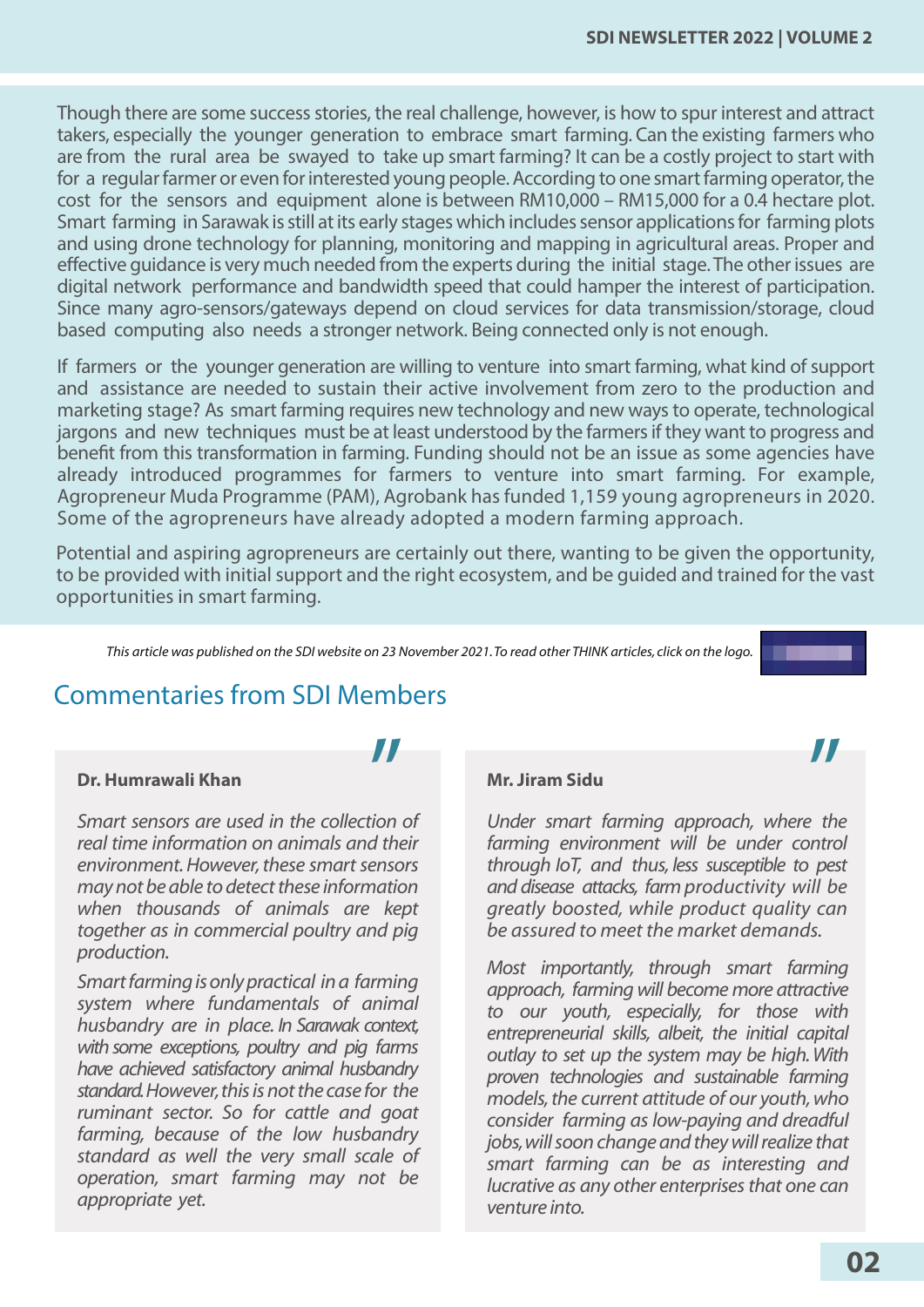<span id="page-2-0"></span>Featured SDI Corporate Member CRAUN Research Sdn. Bhd.

CRAUN Research Sdn. Bhd. is a company wholly owned by the Sarawak Government to undertake Research & Development (R&D) activities on potential underutilized crops. CRAUN started as a unit under the Land Custody and Development Authority (LCDA) in1993 prior to being corporatized in 1997 and was specifically tasked to undertake R&D on sago crop and the sago starch industry in Sarawak.

Our areas of research covers both upstream and downstream activities, and are further supported by our techno-economy team. We strive in creating innovative technologies and provide scientific information that can holistically serve the sago community spanning the supply chain with the ultimate aim to increase the overall productivity of the sago industry, while at the same time increase the economic returns for Sarawak.





Over the years, we take great pride in our achievement and contribution to the industry through our R&D activities. CRAUN had successfully mass produced a selection of good quality sago planting materials via tissue culture technology, developed smart agriculture practices, farm mechanization initiatives, introduced zero-waste sago milling concept, as well as created innovative food and nonfood products from sago starch and its biomass to meet the current market trends and demands, while highlighting the unique and functional properties in sago starch.



In line with the Sarawak Government's Post Covid Development Strategy 2030 to develop the State's economic sector based on digital economy and environmental sustainability, CRAUN has aligned its R&D activities towards promoting the creation of a circular economy for the Sarawak sago industry, thus ensuring its healthy development towards a sustainable, modern, competitive, efficient, and productive industry for the sago community and for the State.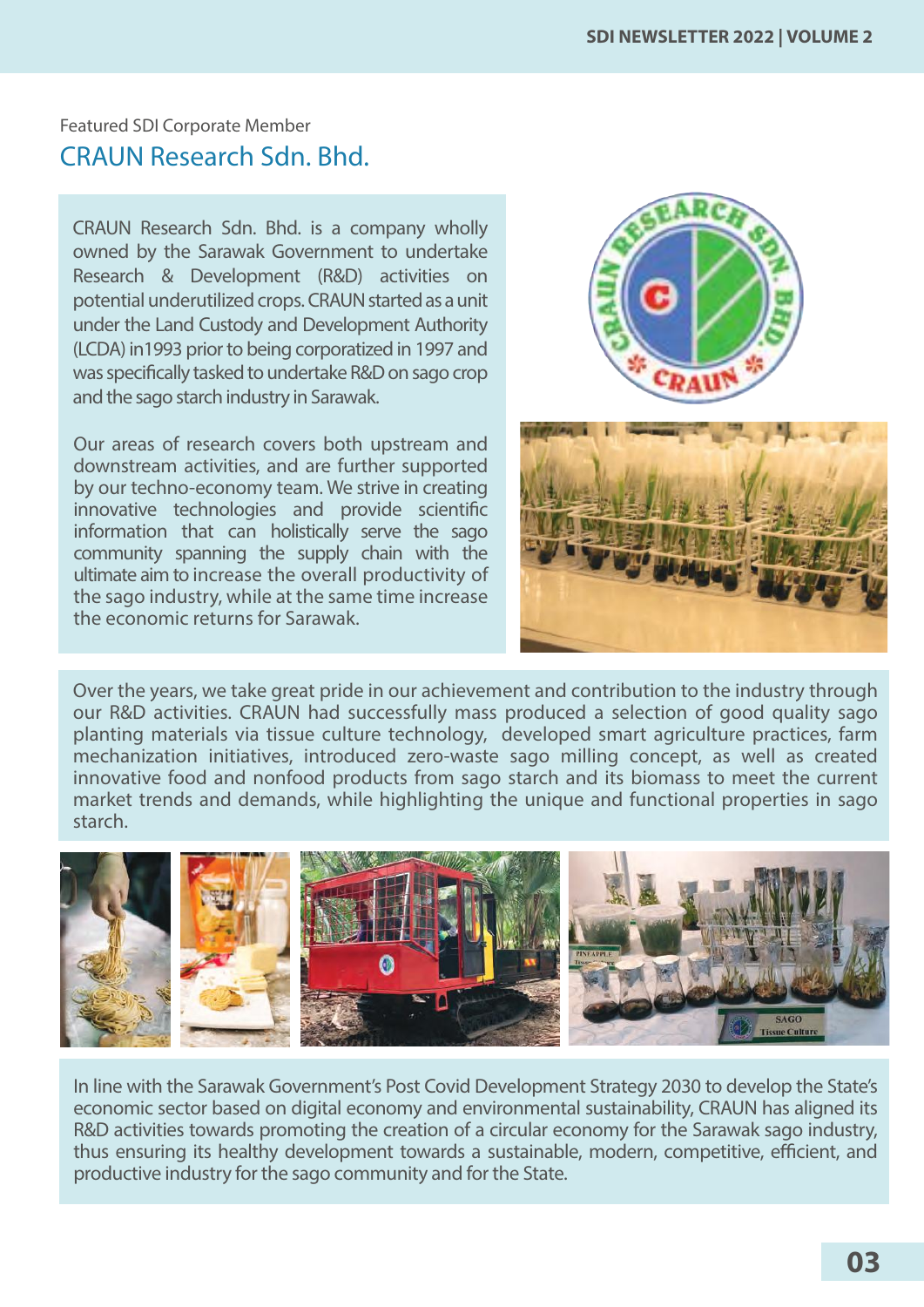<span id="page-3-0"></span>Past Activities and Events



## Digital Health Research in Sarawak

23 March 2022 | 2.30 pm via Zoom



The talk by Professor Dr. Patrick Then highlighted the research collaboration work on digital health, conducted since 2008, which aims to support and improve the efficiency of hospital care, health screening and diagnosis of illnesses.

Professor Dr. Patrick presented five of such research work which include the award-winning health screening using AI to discover unknown risk factors among the healthy population who have developed diabetes; AI and data science algorithms for detecting heart abnormalities; Eye for the Future that encompasses state-of-the-art AI algorithms which can detect retinal vein occlusion diseases at more than 90% accuracy; AI algorithms to detect Covid-19 from cough sounds; and AI Geo-fencing techniques embedded in a fully automated Stay-Home-Notice surveillance system to monitor the conditions (blood pressure and body temperature) of Covid-19 patients.

Another ongoing project is the Cough Sound Artificial Intelligence which detects and identifies lung related diseases including Covid-19. All the projects presented gave interesting insights to how the technology is being used to improve the current medical processes in the respective areas.

*For the recording of the session, click [here.](https://sdi.com.my/events/past-events/)*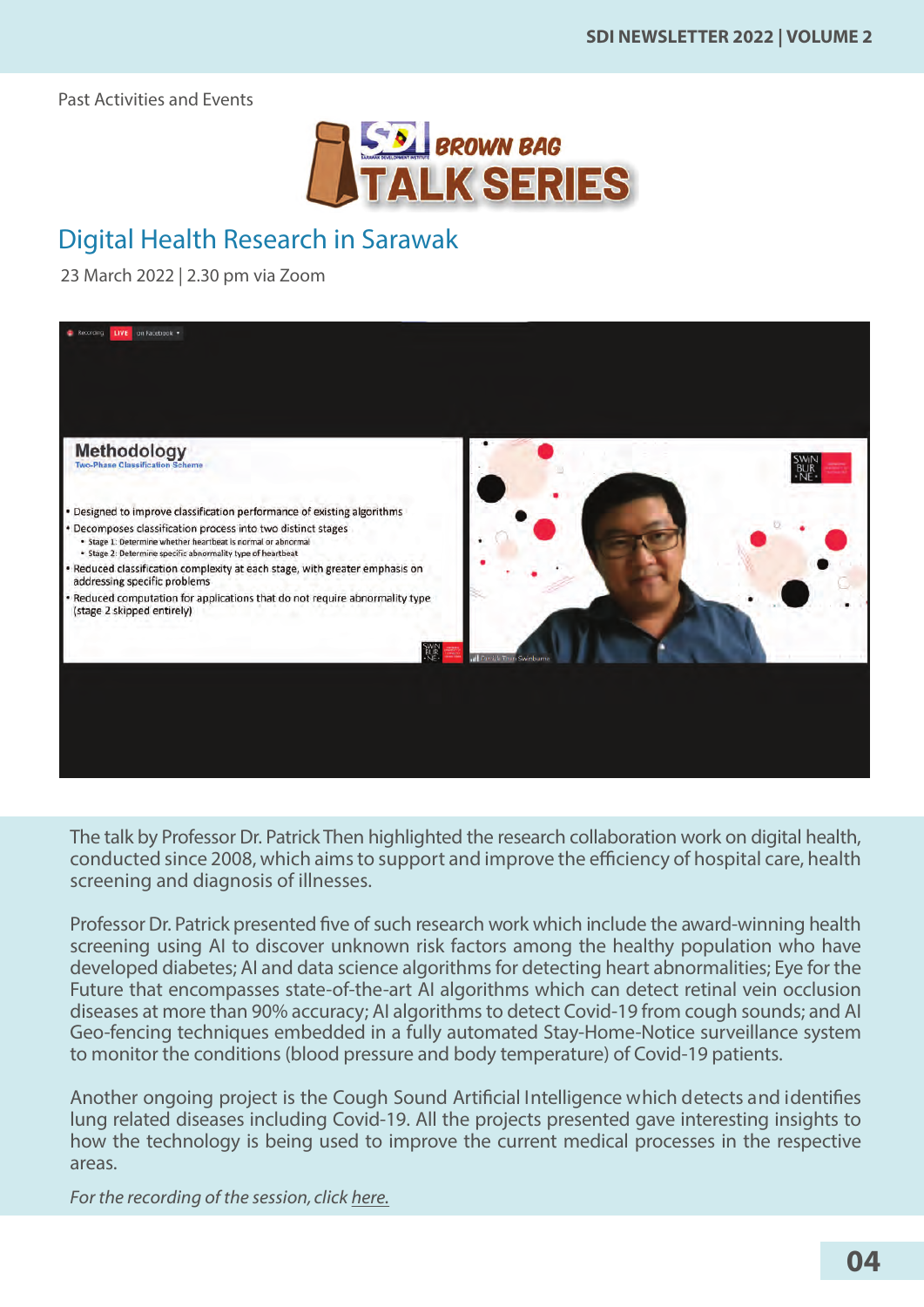## Digital Inclusion Policies in Sarawak: Are we missing something?

13 April 2022 | 2.30 pm via Zoom



Associate Professor Dr. Tariq Zaman highlighted three main challenges facing the digital inclusion policies in Sarawak which mainly arise from the aspects of demand, supply and policy.

In addressing these challenges, he emphasised the need for a Digital Inclusion Policy Literacy program which will work in circular to address the challenges mentioned such as quality of service monitoring and reporting tools, understanding and administering digital infrastructure, consumers' laws and regulations (access to internet as a utility), identify gaps in policies and programs, developing decision support digital tools for policy implementation and monitoring, and establishing model Community Networks as use-cases.

The final segment of the presentation covered the gaps or the missing elements in digital inclusion policies which include the development of local technology and human resource to sustain the internet connectivity in the rural areas.

*For the recording of the session, click [here.](https://sdi.com.my/events/past-events/)*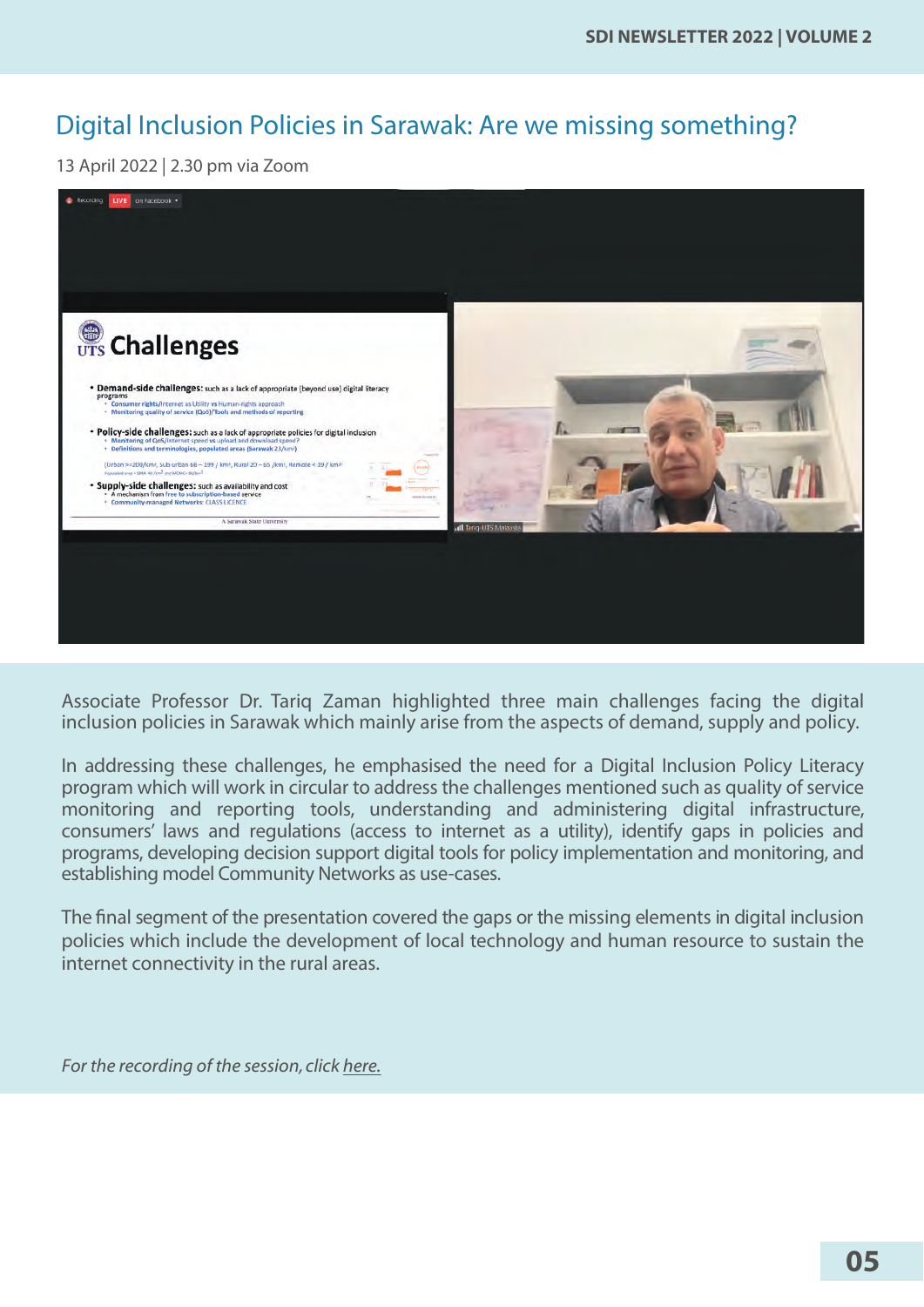## Smart City Development Initiatives in Sarawak

18 May 2022 | 2.30 pm via Zoom



Mr. Allen Liew presented on the seven smart city components based on the Malaysia Smart City Framework (2018) which are Digital Infrastructure, Smart Economy, Smart Environment, Smart Living, Smart Government, Smart Mobility, and with emphasis on Smart People. He also mentioned that the Federal Ministry of Housing and Local Government (KPKT) had announced the Malaysia Smart City Landscape in 2018 identifying five cities in Malaysia for the smart city pilot project namely Kuala Lumpur, Kulim, Johor Bahru, Kuching and Kota Kinabalu.

Mr. Liew spoke on the 10 Miri Smart City initiatives and solutions, to address the classified issues gathered from the Proof of Concept processes, which are Safe City, Safe Park, Miri CARES mobile application (Smart Council), Miri Tourism, Miri Smart City Command Centre, Smart Bus mobile application, Smart Truck mobile application, Digital Signage, Smart Drain, and Sarawak Smart City mobile application. He also shared on the success stories, data collected, and responses from public surveys done on the Miri Smart City initiatives and solutions.

*For the recording of the session, click [here.](https://sdi.com.my/events/past-events/)*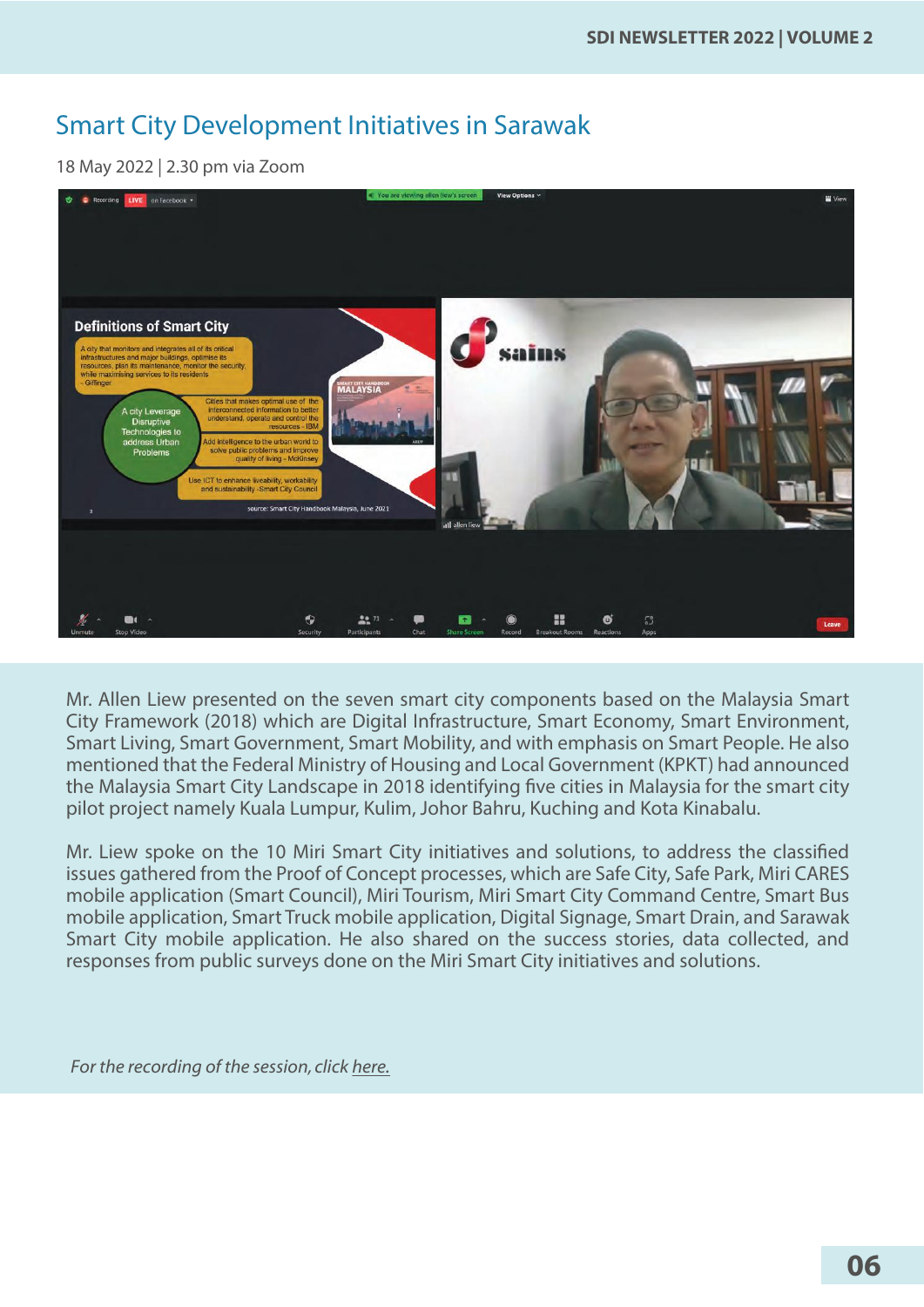<span id="page-6-0"></span>Upcoming Activities and Events

#### **AAEC2022 WEBINAR:** SYSTEM ASSURANCE AND SCHEDULING TOOL WITHIN

KUCHING URBAN TRANSPORTATION SYSTEM (KUTS) PROJECT

#### **SYSTEM ASSURANCE WITHIN KUTS PROJECT LIFE CYCLE**

#### **Ts. Khairul Shahrir Hashim**

Senior Project Manager - System Assurance & Requirements, Sarawak Metro Sdn. Bhd.

#### **USE OF SCHEDULING TOOL FOR KUTS PROJECT PLANNING**

#### **Mr. Prabu Ganesh**

Head of Planning Department Sarawak Metro Sdn. Bhd.

#### **MODERATOR**

**Dr. Jibril Adewale Bamgbade**

Lecturer (Construction Management and Built Environment) Faculty of Engineering, Computing and Science Swinburne University of Technology Sarawak Campus



**VENUE** Webinar - Online

**DATE & TIME** 17 June 2022 (Friday) 2.30pm Malaysia Time

## **REGISTRATION IS FREE**

## **[REGISTER NOW](https://web.cvent.com/event/d1480f93-eb42-48eb-ba72-596347acf2c0/regProcessStep1)**

N *A*USTR **Engineering Solutions in the Age of Digital Disruption** 

# <sup>th</sup>-14<sup>th</sup> JULY 2022<br>HYBRID CONGRESS

**Co-organisers** 















**Hexabyte Sponsors** 



**MINISTRY OF EDUCATION, INNOVATION AND TALENT DEVELOPMENT SARAWAK** 

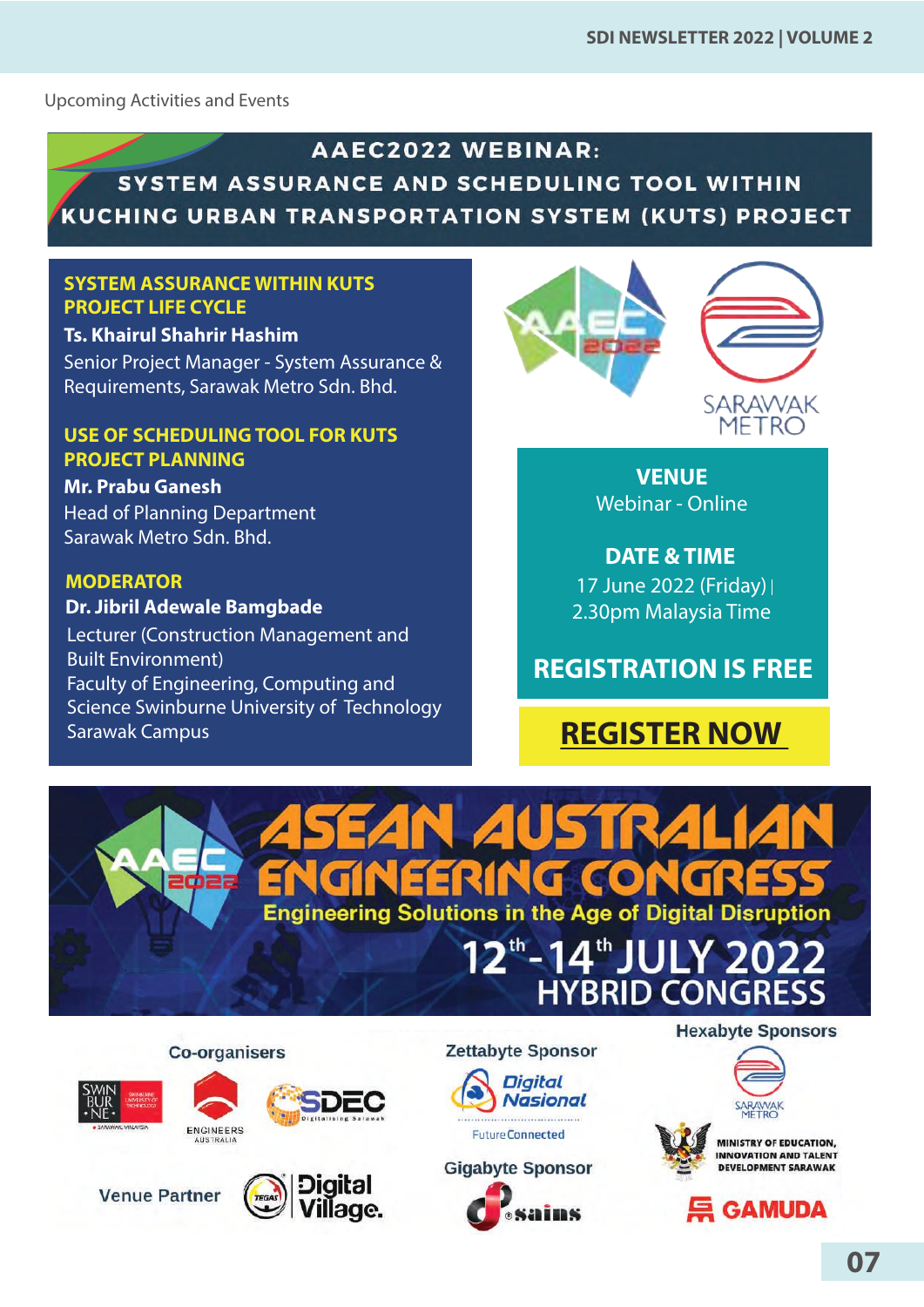## Keynote Speakers



**Prof. Tan Sri Dato' Ir. Dr. Chuah Hean Teik**  ASEAN Academy of

Engineering and Technology (Malaysia)



**Dr. Nick Fleming**

National President and Chair of Board Engineers Australia (Australia)



**Mr. Paul Sanda** 

Minister - Counsellor (Commercial) and Senior Trade & Investment Commissioner (Australia)

*Check out the full list of speakers @<https://aaec2022.org/index.php>*

## Congress Highlights

- **Thought Leadership Forum on IR 4.0 and 5G in Malaysia**
- **Plenary 1: Industry 4.0 and Future Technologies**

**Dato' Ir. (Dr.) Lee Yee Cheong** AAEC2022 Congress Advisor (Malaysia)

**Dr. Mohd Sulaiman Sultan Suhaibuddeen** Digital Nasional Berhad (Malaysia)

**Plenary 2: IoT, Network Communication, and Cybersecurity** 

**Dr. Ali R. Ebadi** MEASAT Satellite Systems Sdn. Bhd. (Malaysia)

**Prof. Ir. Dr. Al-Khalid Bin Haji Othman** Sarawak Multimedia Authority (Malaysia)

**Mr. Lavindar Singh Jay** Xperanti IoT Sdn. Bhd. (Malaysia)

#### **Plenary 3: AI & Automation in IR 4.0**

**Prof. Dr. Narayanan N. Kulathu Ramaiyer** Universiti Malaysia Sarawak (Malaysia)

**Dr. Ishkandar Bin Baharin** Malaysia Robotics and Automation Society (Malaysia)

**Mr. Yogesh Agarwal** GE Digital (Malaysia)

#### **Plenary 4: Smart Energy, Cities, and Factories**

**Mr. Prem Kumar Menon** Digital Nasional Berhad (Malaysia)

**Mr. Philip Chan** Ting Heng Energy Consultancy Pte. Ltd. (Singapore)

**Ts. Mazli Bin Mustaffa** Sarawak Metro Sdn. Bhd (Malaysia)

#### **Plenary 5: Digital Construction for IR 4.0**

**Mr. Ken Lee** Aurecon Group Pty. Ltd. (Australia)

**Mr. Andy Tiong**  PCSS Consultancy Sdn. Bhd. (Malaysia)

**Mr. John Lim**  Executive Director Digital & Innovation Gamuda Engineering and Gamuda Land (Malaysia)

**Mr. Kuthur Sriram** Global Manager – Education Program Bentley Education – Bentley Systems. (Malaysia)

**Plenary 6: Education 4.0**

**Prof. Dr. ML Dennis Wong** Heriot-Watt University (Malaysia)

**Prof. Dr. Nor Aziah Alias** Universiti Teknologi MARA (Malaysia)

#### **Mr. Jamiran Salam**

Special Administrative Officer, MEITD (Malaysia) Ministry Of Education, Innovation and Talent Development Sarawak

#### *REGISTER NOW* **@ <www.aaec2022.org>**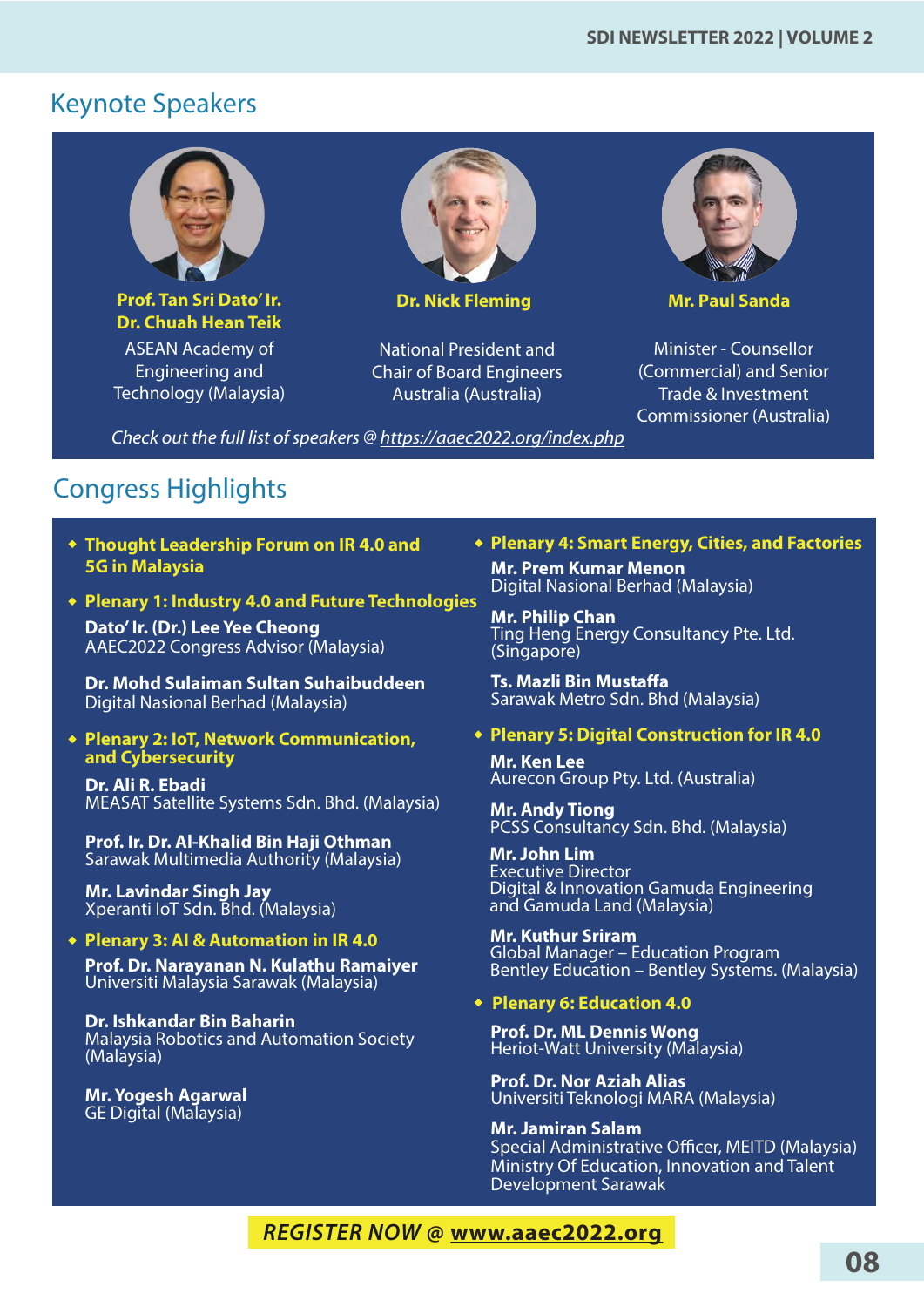### <span id="page-8-0"></span>Heard of VCCs?

Virtual Credit Cards (VCCs), or digitally issued cards, have all the benefits of a physical card but with the added benefit of the consumer being able to utilise the card instantly upon approval, says Ng Kong Boon, country manager for Visa Malaysia.



"The digital card details will be securely available on the bank's mobile banking platform and can be used for online transactions and be provisioned on NFC (near field communication) wallets and digital e-wallets," he told The Edge in response to emailed questions.

"Visa has various use cases for digitally issued cards, including a one-time-use digitally issued card to further increase the security of online transactions." Asked whether he sees VCCs becoming a trend in Malaysia, Ng says, "We believe there are opportunities for digitally issued card products for today's consumers across the world, not just in Malaysia."

Accelerated by the pandemic, consumers are becoming more technologically savvy and they are moving away from using cash and no longer rely on a single physical payment form factor to make digital payments.



*Adapted from: https://www.msn.com/en-my/money/topstories/virtual-credit-cards-emerging-as-a-trend/ar-AAV7B94?ocid=UP97DHP&li=BBr8Hnu*

#### On-going Research Projects

## Cultural Resource Mapping: Exploratory Project in Kuching Division

2022-2024

The current phase of this project is a series of stakeholder meetings to be held in the middle of June 2022. This involves a variety of stakeholders ranging from ethnic groups, religious bodies, government departments, industry was well as arts and culture groups. The stakeholder meetings aim to give a detailed briefing on the project and to discuss various aspects such as project variables, definitions, and how they envision their cultural data points to be presented on the project. The input from these meetings will be invaluable in developing the information technology platform called the Crowdsourced Heritage Automation Mapping Platform for Sarawak (CHAMPS), which will be developed by SDI's project partner, University of Technology Sarawak (UTS). CHAMPS will be used to collect, organise and display cultural and heritage data points in Kuching Division.